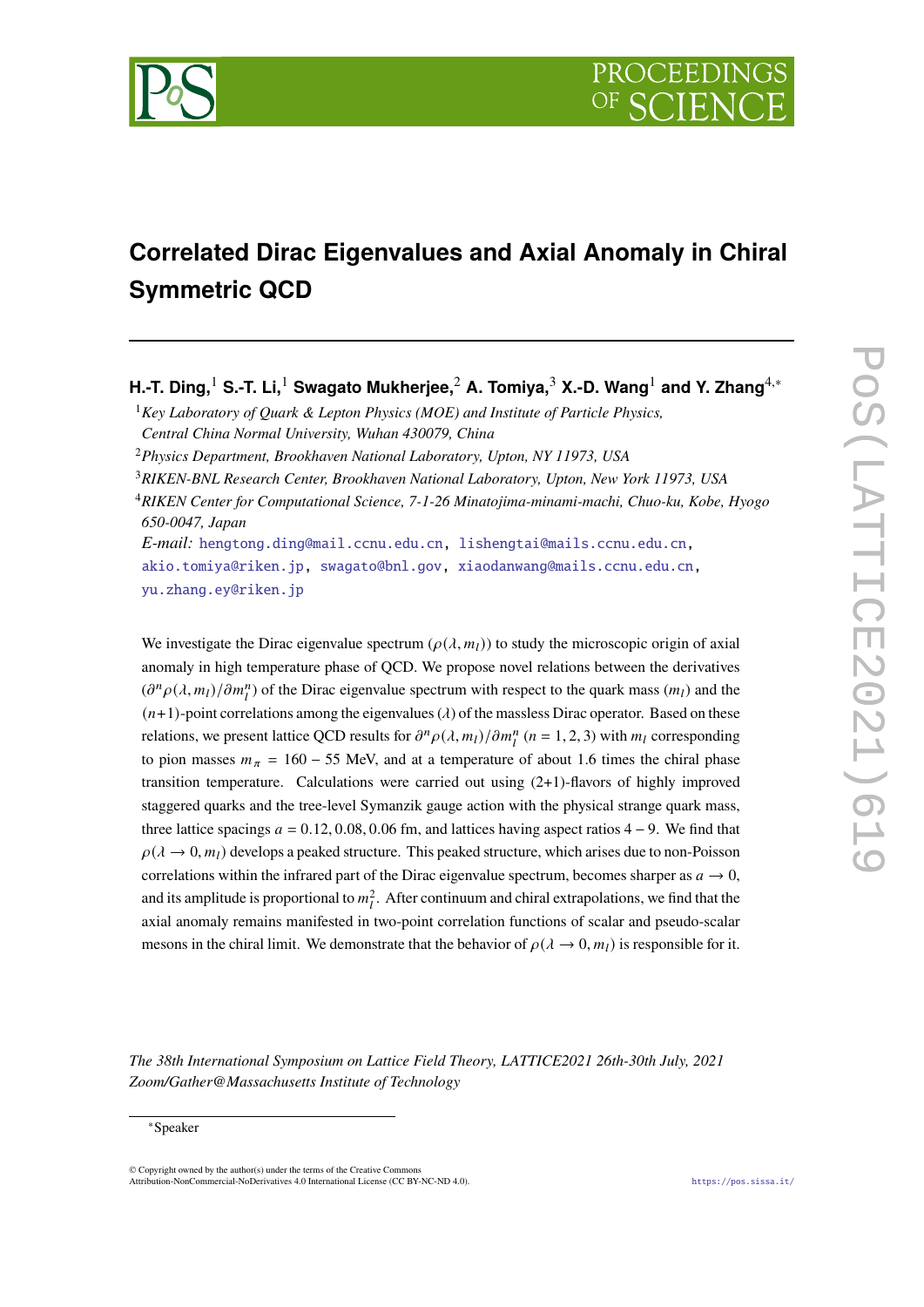# **1. Introduction**

The Lagrangian of the (2+1)-flavor Quantum Chromodynamics (QCD) has a global symmetry  $SU(2)_L \times SU(2)_R \times U(1)_A \times U(1)_V$  in the classic limit and the chiral limit of  $m_l \to 0$ . The  $SU(2)_L \times SU(2)_R$  chiral symmetry is spontaneously broken in the vacuum and the  $U(1)_A$  symmetry is anomalously broken on the quantum level due to the Adler-Bell-Jackiw or chiral anomaly. For the physical  $m_l$  lattice simulations have established quite firmly that QCD transition is a rapid cross over at a pesudocritical temperature at  $T \approx 156$  MeV [\[1–](#page-6-0)[3\]](#page-7-0), while in the chiral limit  $m_l \to 0$  chiral phase transition temperature at which the  $SU(2)_L \times SU(2)_R$  is restored is estimated as  $T_c = 132^{+3}_{-6}$  MeV based on the  $O(4)$  scaling analyses [\[4\]](#page-7-1).

Conversely, the fate of the  $U(1)_{A}$  symmetry in the high temperature phase of QCD remains unclear. Although the quantum anomaly is present at any finite temperature, at some point its effects could become negligible due to the asymptotic restoration of the  $U(1)_{\text{A}}$  symmetry with the temperature, thus the  $U(1)_{A}$  symmetry would be effectively restored. The order of the chiral transition and the associated universality class is known to depend crucially on how axial anomaly manifests itself in the two-point correlation functions of light scalar and pseudoscalar mesons for  $T \geq T_c$ . If the isotriplet scalar  $\delta$  and the isotriplet pseudoscalar  $\pi$  remain non-degenerate at  $T \geq T_c$ , then we expect a second order phase transition which belongs to the three-dimensional  $O(4)$ universality class [\[5\]](#page-7-2). But if the  $\delta$  and  $\pi$  become degenerate at  $T \geq T_c$ , then the chiral phase transition can be either first [\[5\]](#page-7-2) or second order with the symmetry breaking pattern  $U(2)_V \times U(2)_A \rightarrow U(2)_V$ universality class [\[6,](#page-7-3) [7\]](#page-7-4). For the physical  $m_l$ , the  $\delta$  and  $\pi$  remain nondegenerate around the chiral crossover [\[2,](#page-7-5) [8,](#page-7-6) [9\]](#page-7-7). However, what happens for  $T \simeq T_c$  as  $m_l \to 0$  remains an open question [\[10](#page-7-8)[–13\]](#page-7-9) due to the lack of state-of-the-art lattice QCD calculations with controlled continuum and chiral extrapolations.

To gain more insight about the microscopic origin of the axial anomaly we can investigate the Dirac eigenvalue spectrum  $\rho(\lambda, m_l)$ . It has been shown that if  $\rho(\lambda, m_l)$  is an analytic function of  $m_l^2$  and  $\lambda$  then in the chiral limit  $U(1)$ <sub>A</sub> breaking effects are invisible in differences of up to 6-point correlation functions of  $\pi$  and  $\delta$  that can be connected via a  $U(1)_{A}$  rotation [\[14\]](#page-7-10). However, the dilute instanton gas approximation (DIGA) [\[15\]](#page-7-11) predicated that  $\rho \sim m_l^2 \delta(\lambda)$  can lead to nondegeneracy of the two-point  $\pi$  and  $\delta$  correlation functions even as  $m_l \to 0$  [\[16–](#page-8-0)[18\]](#page-8-1). Some lattice QCD studies have observed infrared enhancement in  $\rho$  [\[8,](#page-7-6) [11,](#page-7-12) [16\]](#page-8-0), however, whether such enhancements scale as  $m_l^2$  as  $m_l \to 0$  have not been demonstrated. In other lattice QCD calculations, no infrared enhancement in  $\rho$  was observed [\[12,](#page-7-13) [19,](#page-8-2) [20\]](#page-8-3), showing the importance of controlling lattice artifacts through continuum extrapolations. On the other hand, in Ref. [\[21\]](#page-8-4) it was argued that if  $\pi$  and  $\delta$ were to remain nondegenerate at  $T \geq T_c$ , then chiral symmetry restoration demands non-Poisson correlations among the infrared eigenvalues.

In this work we propose the novel relation between  $\partial^n \rho / \partial m_l^n$  and correlation among the eigenvalues to investigate the microscopic origin of axial anomaly at high temperature phase. The rest of paper is organized as follows. We describe the basic idea of how to obtain the relation between  $\partial^n \rho / \partial m_l^n$  and correlation among the eigenvalues in section [2.](#page-2-0) In section [3](#page-3-0) we show the setup of our lattice simulations. We then show our numerical results in Section [4.](#page-3-1) Finally we present our conclusion in Section [5.](#page-6-1) The detailed information about this work can be found in [\[22\]](#page-8-5).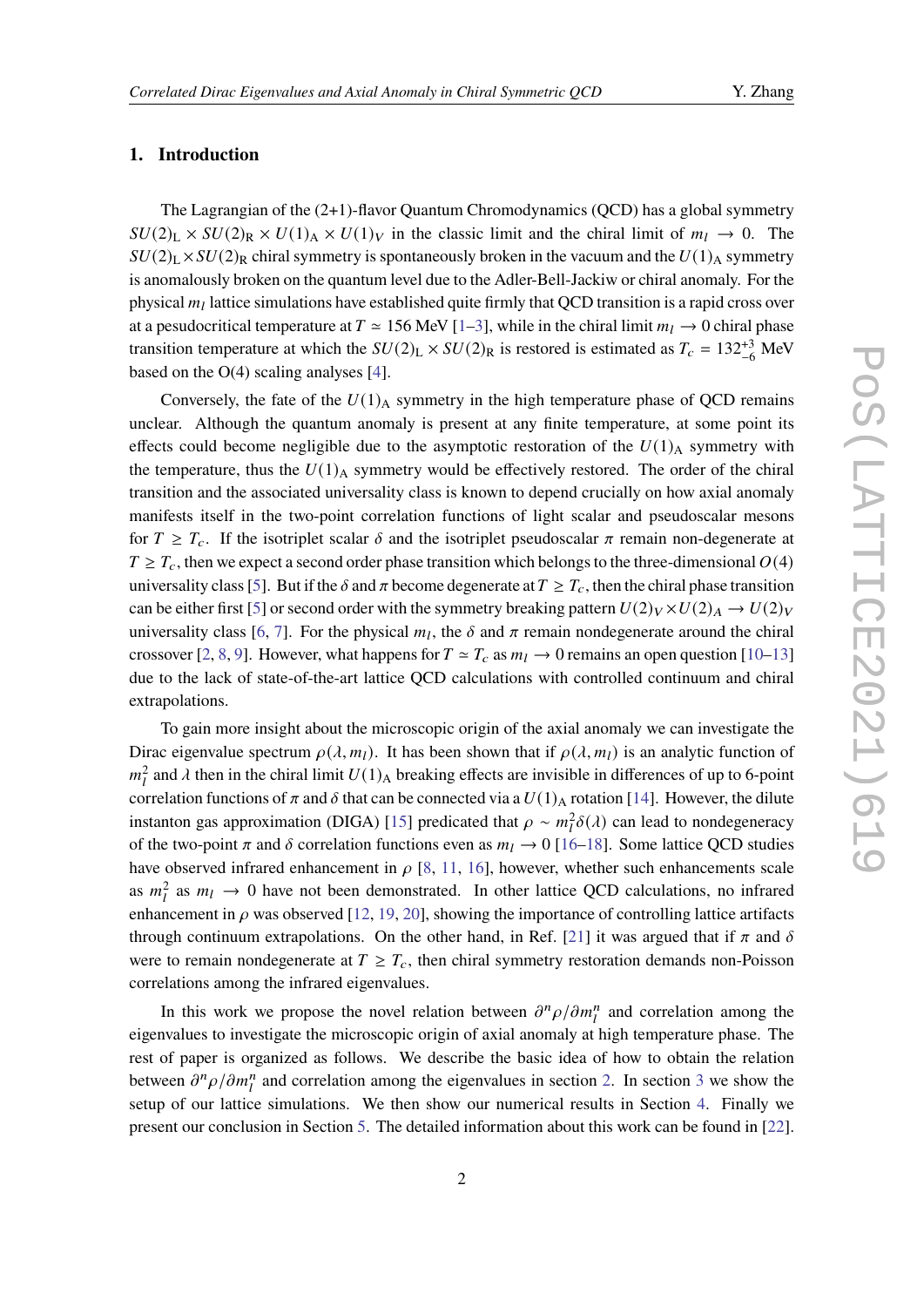# <span id="page-2-0"></span>**2.**  $\partial^n \rho / \partial m_l^n \& C_{n+1}$  and  $U(1)_A$  anomaly

<span id="page-2-2"></span>For (2+1)-flavor QCD, the Dirac eigenvalue spectrum is given by

$$
\rho(\lambda, m_l) = \frac{T}{VZ[\mathcal{U}]} \int \mathcal{D}[\mathcal{U}] e^{-S_G[\mathcal{U}]} \det [\mathcal{D}[\mathcal{U}] + m_s] (\det [\mathcal{D}[\mathcal{U}] + m_l])^2 \rho_U(\lambda).
$$
 (1)

Here  $\rho_U(\lambda)$  is the Dirac eigenvalue spectrum for a given gauge configuration, It is defined as  $\rho_U(\lambda) = \sum_j \delta(\lambda - \lambda_j)$ ,  $\lambda_j$  are the eigenvalues of the massless Dirac matrix  $\phi[\mathcal{U}]$ . Note that  $\rho_U(\lambda)$ does not explicitly depend on  $m_l$  and the  $m_l$  dependence is embedded in the determinant term. Furthermore,

<span id="page-2-1"></span>
$$
\det\left[\mathcal{D}[\mathcal{U}] + m_l\right] = \prod_j \left(+i\,\lambda_j + m_l\right)\left(-i\,\lambda_j + m_l\right) = \exp\left(\int_0^\infty d\lambda \,\rho_U(\lambda) \ln\left[\lambda^2 + m_l^2\right]\right). \tag{2}
$$

Substituting [Eq. 2](#page-2-1) in [Eq. 1](#page-2-2) and  $Z[\mathcal{U}]$  it is straightforward to obtain  $\partial^n \rho / \partial m_l^n$  [\[22\]](#page-8-5), e.g.,

$$
\frac{V}{T}\frac{\partial \rho}{\partial m_l} = \int_0^\infty d\lambda_2 \frac{4m_l C_2(\lambda, \lambda_2; m_l)}{\lambda_2^2 + m_l^2},\tag{3}
$$

$$
\frac{V}{T}\frac{\partial^2 \rho}{\partial m_l^2} = \int_0^\infty d\lambda_2 \, \frac{4(\lambda_2^2 - m_l^2) \, C_2(\lambda, \lambda_2; m_l)}{\left(\lambda_2^2 + m_l^2\right)^2} + \int_0^\infty d\lambda_3 \int_0^\infty d\lambda_2 \, \frac{(4m_l)^2 \, C_3(\lambda, \lambda_2, \lambda_3; m_l)}{\left(\lambda_2^2 + m_l^2\right)\left(\lambda_3^2 + m_l^2\right)},\tag{4}
$$

with 
$$
C_n(\lambda_1, \dots, \lambda_n; m_l) = \left\langle \prod_{i=1}^n \left[ \rho_U(\lambda_i) - \langle \rho_U(\lambda_i) \rangle \right] \right\rangle
$$
. (5)

The difference of the integrated two-point functions in the pion and delta channel is defined as

$$
\chi_{\pi} - \chi_{\delta} = \int d^4x \left\langle \pi^i(x)\pi^i(0) - \delta^i(x)\delta^i(0) \right\rangle . \tag{6}
$$

For  $T \geq T_c$  owing to the degeneracy of  $\pi$  and the  $\sigma$  in the chiral limit [\[16\]](#page-8-0)

<span id="page-2-6"></span><span id="page-2-5"></span><span id="page-2-4"></span><span id="page-2-3"></span>
$$
\chi_{\pi} - \chi_{\delta} = \chi_{\text{disc}}\,,\tag{7}
$$

where  $\chi_{\text{disc}}$  is the quark-line disconnected part of the isosinglet scalar meson susceptibility,

$$
\chi_{\text{disc}} = \frac{T}{V} \int d^4x \left\{ \left[ \bar{\psi}(x) \psi(x) - \langle \bar{\psi}(x) \psi(x) \rangle \right]^2 \right\}.
$$
 (8)

The U(1)<sub>A</sub> symmetry-breaking measures  $\chi_{\pi} - \chi_{\delta}$  and  $\chi_{\text{disc}}$  are related to  $\rho$  through [\[16,](#page-8-0) [22\]](#page-8-5)

$$
\chi_{\pi} - \chi_{\delta} = \int_0^{\infty} d\lambda \, \frac{8m_l^2 \, \rho}{\left(\lambda^2 + m_l^2\right)^2}, \qquad \chi_{\text{disc}} = \int_0^{\infty} d\lambda \, \frac{4m_l \, \partial \rho / \partial m_l}{\lambda^2 + m_l^2} \,. \tag{9}
$$

In the Poisson limit,  $C_n^{\text{Po}}(\lambda_1, \dots, \lambda_n) = \delta(\lambda_1 - \lambda_2) \cdots \delta(\lambda_n - \lambda_{n-1}) \langle (\rho_U(\lambda_1) - \langle \rho_U(\lambda_1) \rangle)^n \rangle =$  $\delta(\lambda_1-\lambda_2)\cdots\delta(\lambda_n-\lambda_{n-1})$   $\langle \rho_U(\lambda_1)\rangle$  +  $O(1/N)$ , where  $2N \propto V/T$  is the total number of eigenvalues. In this limit the first and second order quark mass derivatives of  $\rho$  are expressed as follows

$$
\left(\frac{\partial \rho}{\partial m_l}\right)^{\text{Po}} = \frac{4m_l \rho}{\lambda^2 + m_l^2} - \frac{V\rho}{TN} \left\langle \bar{\psi}\psi \right\rangle ,\tag{10}
$$

$$
\left(\frac{\partial^2 \rho}{\partial m_l^2}\right)^{\text{Po}} = \frac{4\rho}{\lambda^2 + m_l^2} + \frac{8m_l^2 \rho}{\left(\lambda^2 + m_l^2\right)^2} + \frac{2V^2 \rho}{T^2 N^2} \left\langle \bar{\psi}\psi \right\rangle^2 - \frac{V\rho}{T N} \left(\frac{8m_l \left\langle \bar{\psi}\psi \right\rangle}{\lambda^2 + m_l^2} + 2\chi_\pi - \chi_\delta\right),\tag{11}
$$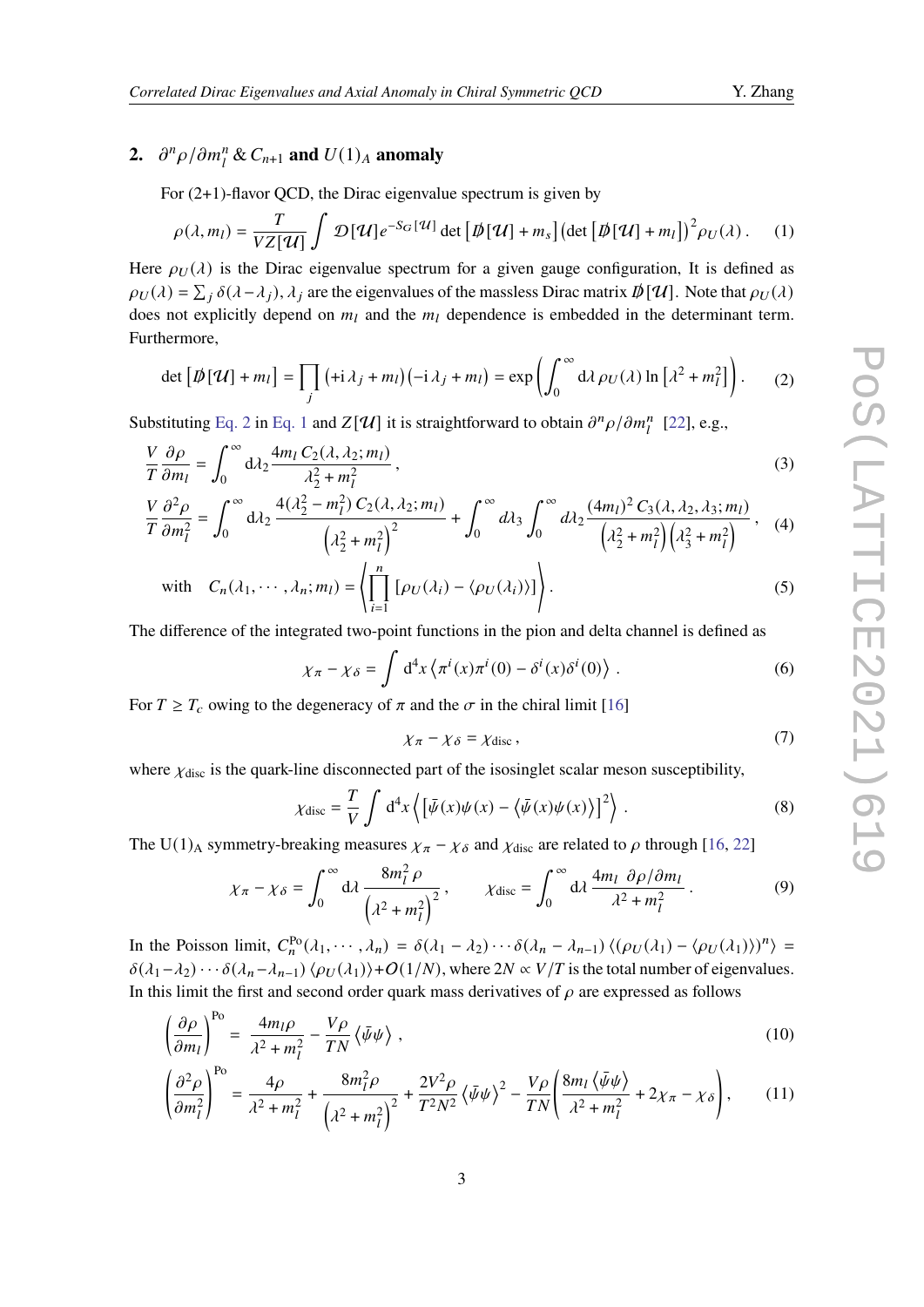In the chiral limit, this leads to  $\chi_{\text{disc}}^{\text{Po}} = 2(\chi_{\pi} - \chi_{\delta})$ , in clear violation of the chiral symmetry restoration condition in [Eq. 7,](#page-2-3) unless both sides of the equation trivially vanish.

# <span id="page-3-0"></span>**3. Lattice setup**

Lattice QCD calculations were carried out at  $T \approx 205$  MeV  $\approx 1.6T_c$  for (2+1)-flavor QCD using the highly improved staggered quarks and the tree-level Symanzik gauge action. The  $m_s$  was tuned to its physical value, and three lattice spacings  $a = (TN_\tau)^{-1} = 0.12, 0.08, 0.06$  fm corresponding to  $N_{\tau} = 8, 12, 16$ , were used [\[22\]](#page-8-5). Calculations were done with  $m_l = m_s/20, m_s/27, m_s/40, m_s/80$ ,  $m_s/160$  that correspond to  $m_\pi \simeq 160$ , 140, 110, 80, 55 MeV, respectively. The spatial extents  $(N_\sigma)$ of the lattices were chosen to have aspect ratios in the range of  $N_{\sigma}/N_{\tau} = 4 - 9$ .  $\rho$  and  $C_n$  were computed by measuring  $\rho_U(\lambda)$  over the entire range of  $\lambda$  using the Chebyshev filtering technique combined with the stochastic estimate method [\[23–](#page-8-6)[26\]](#page-8-7) on about 2000 configurations where each configuration is separated by 10 time units. Orders of the Chebyshev polynomials were chosen to be  $(1-5) \times 10^5$  and 24 Gaussian stochastic sources were used. Measurements of  $\chi_{\text{disc}}$  and  $\chi_{\pi} - \chi_{\delta}$ were done by inverting the light fermion matrix using 50 Gaussian random sources on 2000−10000 configurations. Apart from the data sets as shown in above which were reported in [\[22\]](#page-8-5), in this paper we also add new results based on simulations with  $m_l = m_s/160$  on  $N_{\tau} = 12, 16$  lattices. For each of these two parameter sets 4200-5200 configurations each separated by 10 time units are generated, and  $\chi_{\text{disc}}$  and  $\chi_{\pi} - \chi_{\delta}$  are measured by inverting the fermion matrix on these configurations.

#### <span id="page-3-1"></span>**4. Results**

<span id="page-3-2"></span>

**Figure 1:** Left:  $m_l$  dependence of  $m_l^{-1} \partial \rho(\lambda, m_l) / \partial m_l$  and  $\partial^2 \rho(\lambda, m_l) / \partial m_l^2$  using  $N_{\tau} = 8$  lattices. Middle: a and V dependence of  $\partial^2 \rho(\lambda, m_1) / \partial m_1^2$  and  $\partial^3 \rho(\lambda, m_1) / \partial m_1^3$  (inset) for  $m_\pi = 80$  MeV. Right: The differences  $\Delta_n^{\text{Po}} = m_l^{n-2} \left[ \frac{\partial^n \rho}{\partial m_l^n} - \left( \frac{\partial^n \rho}{\partial m_l^n} \right)^{\text{Po}} \right]$  for  $m_\pi = 80$  MeV and three lattice spacings.

[Fig. 1](#page-3-2) (left) shows the  $m_l$  dependence of  $m_l^{-1} \partial \rho / \partial m_l$  and  $\partial^2 \rho / \partial m_l^2$  at  $T \approx 1.6T_c$ , obtained on  $N_{\tau} = 8$  and the largest available  $N_{\sigma}$  for that  $m_l$ . We observe that  $m_l^{-1}(\partial \rho/\partial m_l)$  and  $\partial^2 \rho/\partial m_l^2$ are almost equal to each other and independent of  $m_l$ . Also,  $m_l^{-1} \partial \rho / \partial m_l$  and  $\partial^2 \rho / \partial m_l^2$  develops a peak at  $\lambda \to 0$  and it drops rapidly toward zero for  $\lambda/T \ge 1$ . [Fig. 1](#page-3-2) (middle) depicts the lattice spacing and volume dependence of  $\partial^2 \rho / \partial m_l^2$  and  $\partial^3 \rho / \partial m_l^3$  for  $m_\pi = 80$  MeV. To compare these quantities across different lattice spacings we multiply with the appropriate powers of  $m_s$ to make them renormalization group invariant and make them dimensionless by rescaling with appropriate powers of  $T_c = 132$  MeV. We see that the peaked structure in  $\partial^2 \rho / \partial m_l^2$  at  $\lambda \to 0$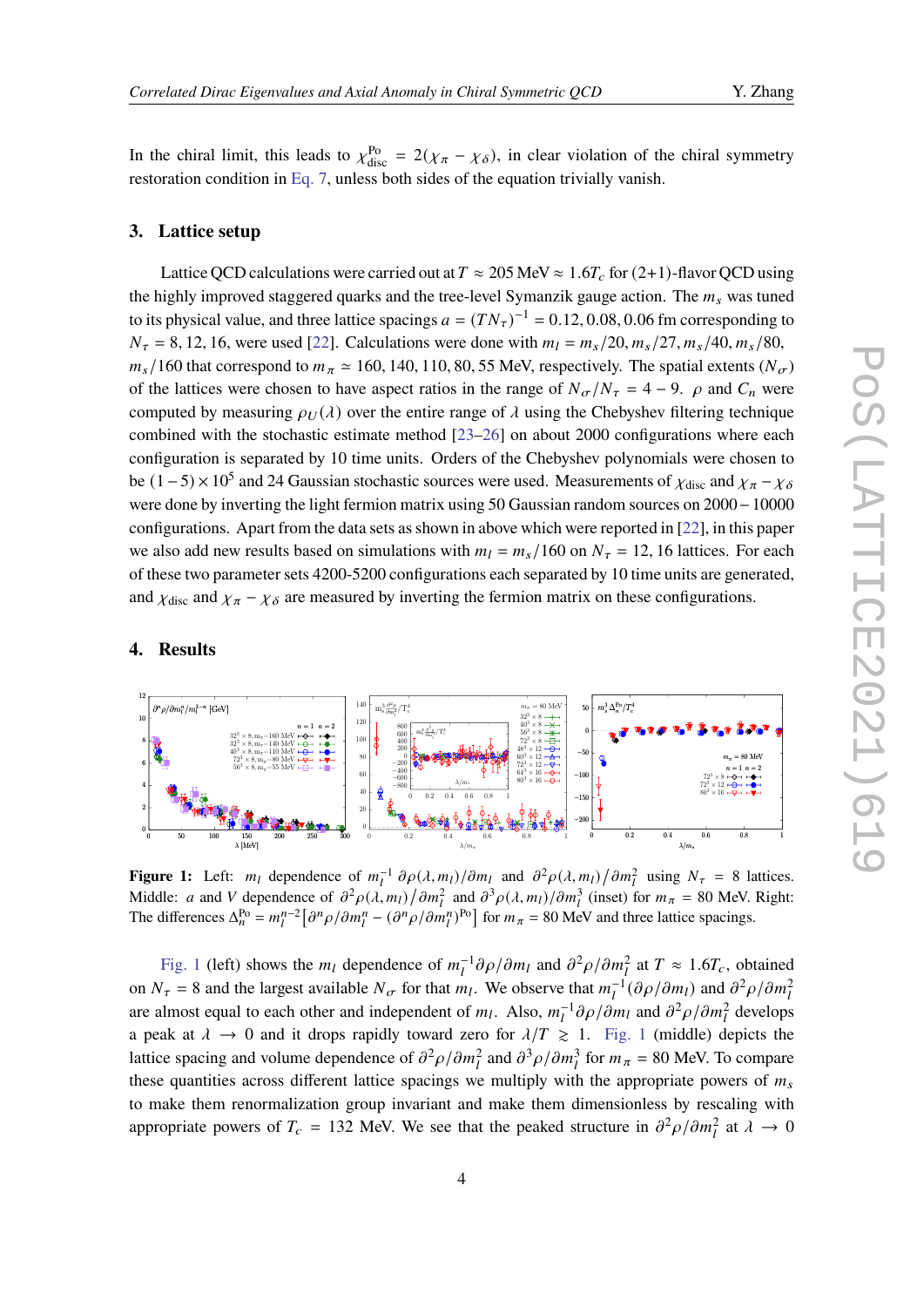becomes sharper as  $a \to 0$ , and shows little volume dependence. Moreover,  $\partial^3 \rho / \partial m_l^3$  are found to be consistent with zero within errors. The findings  $m_l^{-1}\partial\rho/\partial m_l \approx \partial^2\rho/\partial m_l^2$  and  $\partial^3\rho/\partial m_l^3 \approx 0$ show that the peaked structure  $\rho(\lambda \to 0, m_l \to 0) \propto m_l^2$ . In [Fig. 1](#page-3-2) (right) we show the difference  $\Delta_n^{\text{Po}} = m_l^{n-2} \left[ \frac{\partial^n \rho}{\partial m_l^n} - \left( \frac{\partial^n \rho}{\partial m_l^n} \right)^{\text{Po}} \right]$  (*n* = 1, 2), with the Poisson approximations for  $\frac{\partial^n \rho}{\partial m_l^n}$ as defined in [Eq. 10](#page-2-4) and [Eq. 11.](#page-2-5) The fact  $\Delta_n^{\text{Po}} < 0$  shows that the repulsive non-Poisson correlation within the small  $\lambda$  gives rise to the  $\rho(\lambda \to 0)$  peak.

<span id="page-4-0"></span>

**Figure 2:** Comparisons of direct measurements (open symbols) of  $\chi_{\pi} - \chi_{\delta}$  (left) and  $\chi_{\text{disc}}$  (right) with those reconstructed (filled symbols, slightly shifted horizontally for visibility) from  $\rho$  and  $\frac{\partial \rho}{\partial m_l}$  using [Eq. 9.](#page-2-6)

In [Fig. 2](#page-4-0) we show that  $\rho$  and  $\partial \rho / \partial m_l$  reproduce directly measured  $\chi_{\pi} - \chi_{\delta}$  and  $\chi_{\text{disc}}$  using [Eq. 9.](#page-2-6) We checked that only the infrared  $\lambda/T \le 1$  parts of  $\rho$  and  $\partial \rho / \partial m_l$  are needed for the reproductions of  $\chi_{\pi} - \chi_{\delta}$  and  $\chi_{disc}$ . Additionally, we checked that once the bin-size of  $\lambda$  in the numerical integration of left equation of [Eq. 9](#page-2-6) is chosen to reproduce directly measured  $\chi_{\pi} - \chi_{\delta}$ , the same bin size automatically reproduces  $\chi_{\text{disc}}$  and  $\langle \bar{\psi}\psi \rangle$  without any further tuning.

<span id="page-4-1"></span>

**Figure 3:** Left:  $m_s \langle \bar{\psi} \psi \rangle / T_c^4$  as a function of quark mass for three lattice spacings with two different fit ansatz. The solid lines denote linear fits in quark mass while the dashed lines denote quadratic fits in quark mass. Right: Same as the left one but for  $m_s^2 \chi_{\text{disc}}/T_c^4$ . Here the solid lines denote quadratic fits while the dashed lines represent linear fits in quark mass.

In the left panel of [Fig. 3](#page-4-1) we show the quark mass dependence of chiral condensate in detail. We performed linear fits (solid lines) and a quadratic fits (dotted lines) in quark mass to the chiral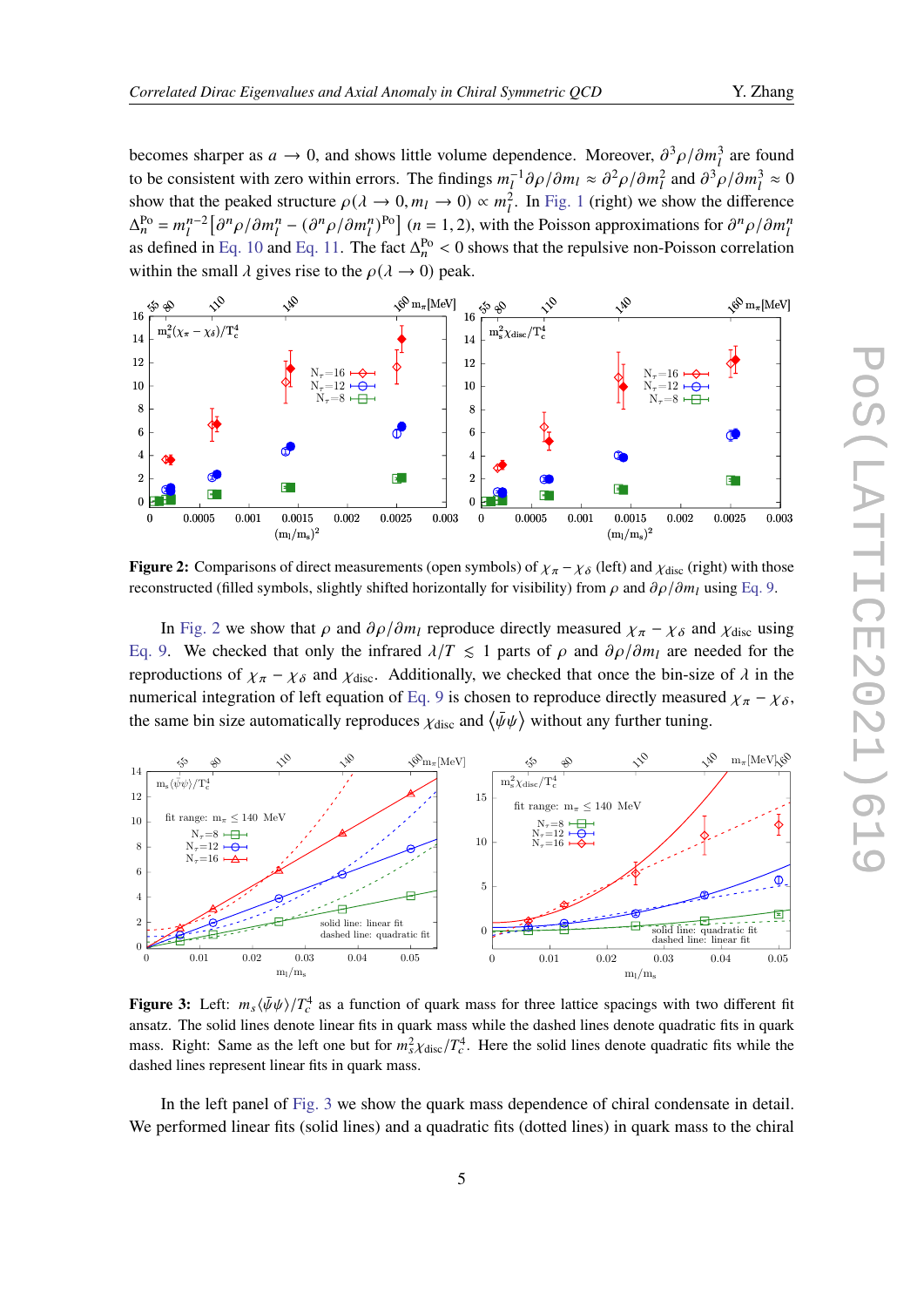condensate. It can be clearly seen that the linear fits give a good description of the data and the fit result of chiral condensates at each lattice spacing vanish in the chiral limit. This is in accord with the expectation  $Z[\mathcal{U}]$  is an even function of  $m_l$  for  $T \geq T_c$  due to the restoration of the  $Z(2)$ subgroup of  $SU(2)_L \times SU(2)_R$ <sup>[1](#page-5-0)</sup>. This leads to the expectation that the  $\chi_{disc}$  should be quadratic in quark mass as  $m_l \to 0$ . As can be seen from the right panel of [Fig. 3](#page-4-1) which shows the  $m_s^2 \chi_{\text{disc}}/T_c^4$ as a function of quark mass for  $N_{\tau} = 8$ , 12, 16, the data indeed favors the quadratic dependence of  $m_s^2 \chi_{\text{disc}}/T_c^4$  in quark mass as  $m_l \to 0$ .

<span id="page-5-1"></span>

**Figure 4:** Continuum and chiral extrapolated results for  $\chi_{disc}$  (left) and  $\chi_{\pi} - \chi_{\delta}$  (right) at  $T \approx 205$  MeV. See text for details.

In [Fig. 4](#page-5-1) we show the continuum and chiral extrapolated results for  $\chi_{\text{disc}}$  and  $\chi_{\pi} - \chi_{\delta}$ . With the additional 2 data points at  $m_s/m_l = 160$  (or  $m_\pi = 55$  MeV) on  $N_\tau = 12$  and 16, we follow the same analysis methods as in our previous studies [\[22\]](#page-8-5). I.e. using data for  $N_{\tau} = 8, 12, 16$ and  $m_{\pi} \le 140$  MeV, we performed a joint  $a, m_l \to 0$  extrapolation of the form  $\chi_{disc}(a, m_l)$  =  $\chi_{\text{disc}}(0,0) + a_1/N_{\tau}^2 + a_2/N_{\tau}^4 + (m_l/m_s)^2 \left[b_0 + b_1/N_{\tau}^2 + b_2/N_{\tau}^4\right]$ . Fits were performed on each bootstrap sample of the data set. The bootstrap samples were created by randomly choosing data from Gaussian distributions with means equal to the average values and variances equal to the errors of  $\chi_{disc}$ . We chose the median value as the final result (depicted by the upward triangles) and the 68% percentiles confidence interval of the resulting bootstrap distribution as the errors (the band labeled by  $N_{\tau} \xrightarrow{8,12,16} \infty$ ). Since we used the so-called rooted-staggered formulation [\[27\]](#page-8-8), we also checked that the same  $\chi_{disc} (0, 0)$  is obtained within errors by first carrying out the  $a \to 0$ extrapolations for each  $m_l$  and then performing the  $m_l \rightarrow 0$  extrapolation. For this purpose, we used the  $N_{\tau} = 12$ , 16 data for each of  $m_l = m_s/27$ ,  $m_s/40$ ,  $m_s/80$ ,  $m_s/160$  to obtain  $\chi_{\text{disc}}(0, m_l)$  by fitting to the ansatz  $\chi_{\text{disc}}(a, m_l) = \chi_{\text{disc}}(0, m_l) + d_1/N_{\tau}^2$ . Then the chiral extrapolation was carried out using  $\chi_{\text{disc}}(0, m_l) = \chi_{\text{disc}}(0, 0) + d_2 (m_l/m_s)^2$  based on the continuum estimates of  $\chi_{\text{disc}}(0, m_l)$ . These extrapolations were done by using the same bootstrap procedure described before and the final results are indicated with the label  $N_{\tau} \xrightarrow{12,16} \infty$ . The same procedures were followed also for  $\chi_{\pi} - \chi_{\delta}$  to obtain its continuum and chiral extrapolated values. After carrying out continuum and chiral extrapolations we obtained that  $\chi_{disc} (0, 0)$  is 3.0  $\pm$  1.1 for the sequential fit and 5.7  $\pm$  2.3 for the joint fit, which is 2-3  $\sigma$  away from 0, while  $[\chi_{\pi} - \chi_{\delta}] (0, 0)$  is 6.7 ± 1.1 for the sequential fit

<span id="page-5-0"></span> $1$ In the staggered discretization formalism the remnant chiral symmetry at nonzero lattice spacing is  $O(2)$ .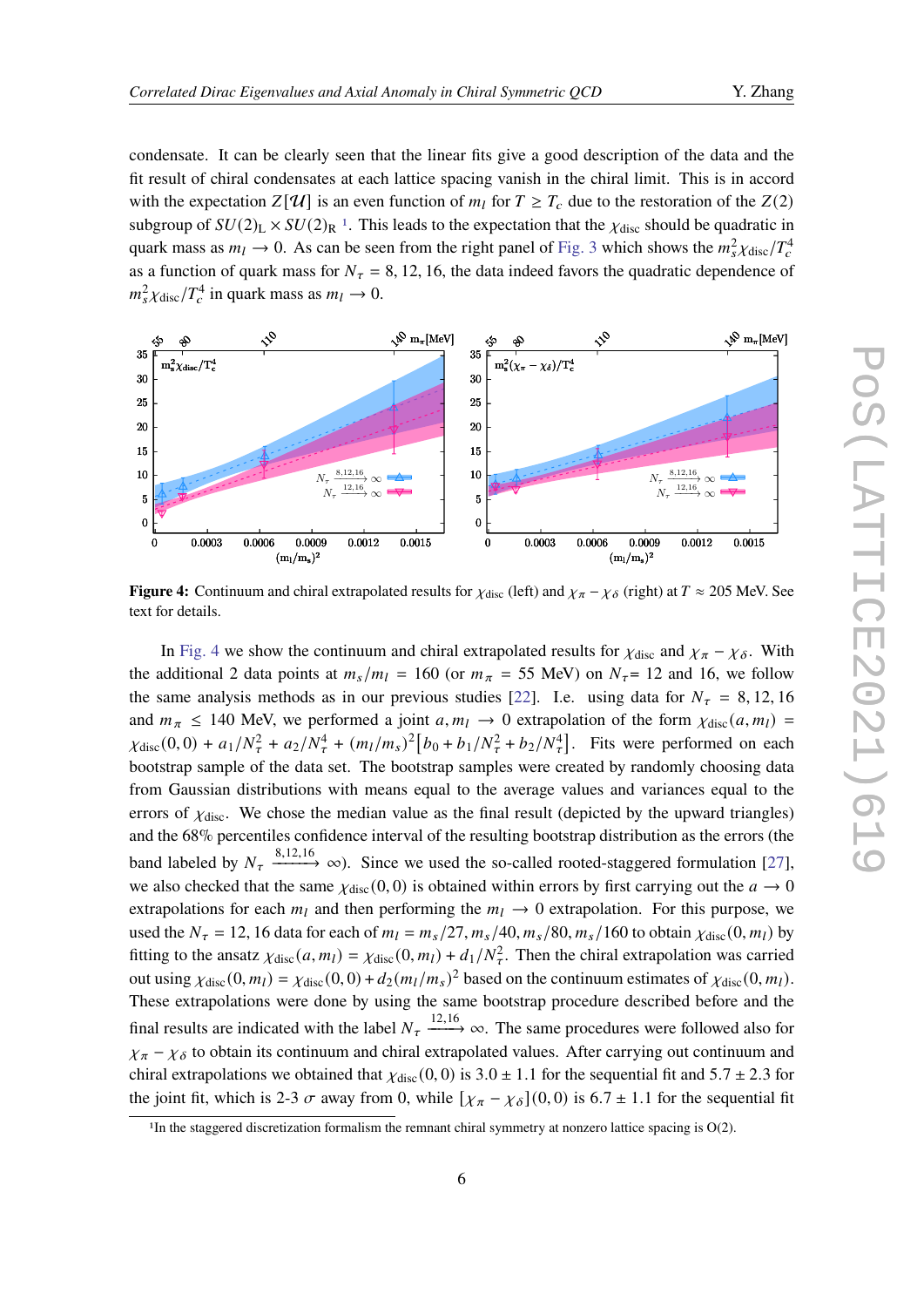and 7.8  $\pm$  2.2 for the joint fit, which is 4-6  $\sigma$  away from 0. We find that [Eq. 7](#page-2-3) is satisfied within errors, and  $\chi_{\text{disc}}$  and  $\chi_{\pi} - \chi_{\delta}$  are nonvanishing at a confidence level above 95%. These results are consistent with those obtained without the two additional data points [\[22\]](#page-8-5).

#### <span id="page-6-1"></span>**5. Conclusions**

In this work we establish relations between  $\partial^n \rho / \partial m_l^n$  and  $C_{n+1}$ . Based on these relations, we present direct computations of  $\partial^n \rho / \partial m_l^n$  employing state-of-the-art lattice QCD techniques. Based on these results we conclude that, in chiral symmetric (2+1)-flavor QCD at  $T \approx 1.6T_c$ , (i)  $\rho(\lambda \to 0, m_l)$  develops a peaked structure due to repulsive non-Poisson correlations within small  $\lambda$ ; the peak becomes sharper as  $a \to 0$ , and its amplitude is  $\propto m_l^2$ . (ii) The underlying presence of this  $\rho(\lambda \to 0, m_l)$  leads to manifestations of  $U(1)_{\text{A}}$  anomaly in  $\chi_{\pi} - \chi_{\delta}$  and  $\chi_{\text{disc}}$ . (iii) Axial anomaly remains manifested in  $\chi_{\pi} - \chi_{\delta}$  and  $\chi_{\text{disc}}$  even in the chiral limit. These suggest that for  $T \sim 1.6T_c$ the microscopic origin of axial anomaly is driven by the weakly interacting (quasi)instanton gas motivated  $\rho(\lambda \to 0, m_l \to 0) \sim m_l^2 \delta(\lambda)$ , and the chiral phase transition in (2+1)-flavor QCD is of the three-dimensional  $O(4)$  universality class.

The above conclusions are based on the continuum extrapolated lattice QCD calculations using the (2+1) flavors of staggered fermions. Confirmations of these continuum extrapolated results using other fermion actions, especially using chiral fermions, are needed in future. Even in those future calculations it will be very difficult to directly identify a structure like  $m_l^2 \delta(\lambda)$  in  $\rho$  itself as  $m_l \rightarrow 0$ . The formalism developed and techniques presented in this work for directly accessing  $\partial^n \rho / \partial m_l^n$  will be essential for those future studies too.

#### **Acknowledgement**

This material is based upon work supported by the National Natural Science Foundation of China under Grants No. 11775096, No. 11535012, and No. 11947237; the U.S. Department of Energy, Office of Science, Office of Nuclear Physics through the Award No. DE-SC0012704; the U.S. Department of Energy, Office of Science, Office of Nuclear Physics and Office of Advanced Scientific Computing Research within the framework of Scientific Discovery through Advance Computing (SciDAC) award Computing the Properties of Matter with Leadership Computing Resources; and RIKEN Special Postdoctoral Researcher program and JSPS KAKENHI Grant No. JP20K14479. Computations for this work were carried out on the GPU clusters of the Nuclear Science Computing Center at Central China Normal University (NSC<sup>3</sup>), Wuhan, China, and facilities of the USQCD Collaboration, which are funded by the Office of Science of the U.S. Department of Energy. For generating the gauge configurations, the HotQCD software suite was used, and the eigenvalue measurement code was developed also based on the same software suite. We are indebted to the HotQCD Collaboration for sharing their software suite with us.

# **References**

<span id="page-6-0"></span>[1] Y. Aoki, S. Borsanyi, S. Durr, Z. Fodor, S.D. Katz, S. Krieg et al., *The QCD transition temperature: results with physical masses in the continuum limit II.*, *JHEP* **06** [\(2009\) 088](https://doi.org/10.1088/1126-6708/2009/06/088) [[0903.4155](https://arxiv.org/abs/0903.4155)].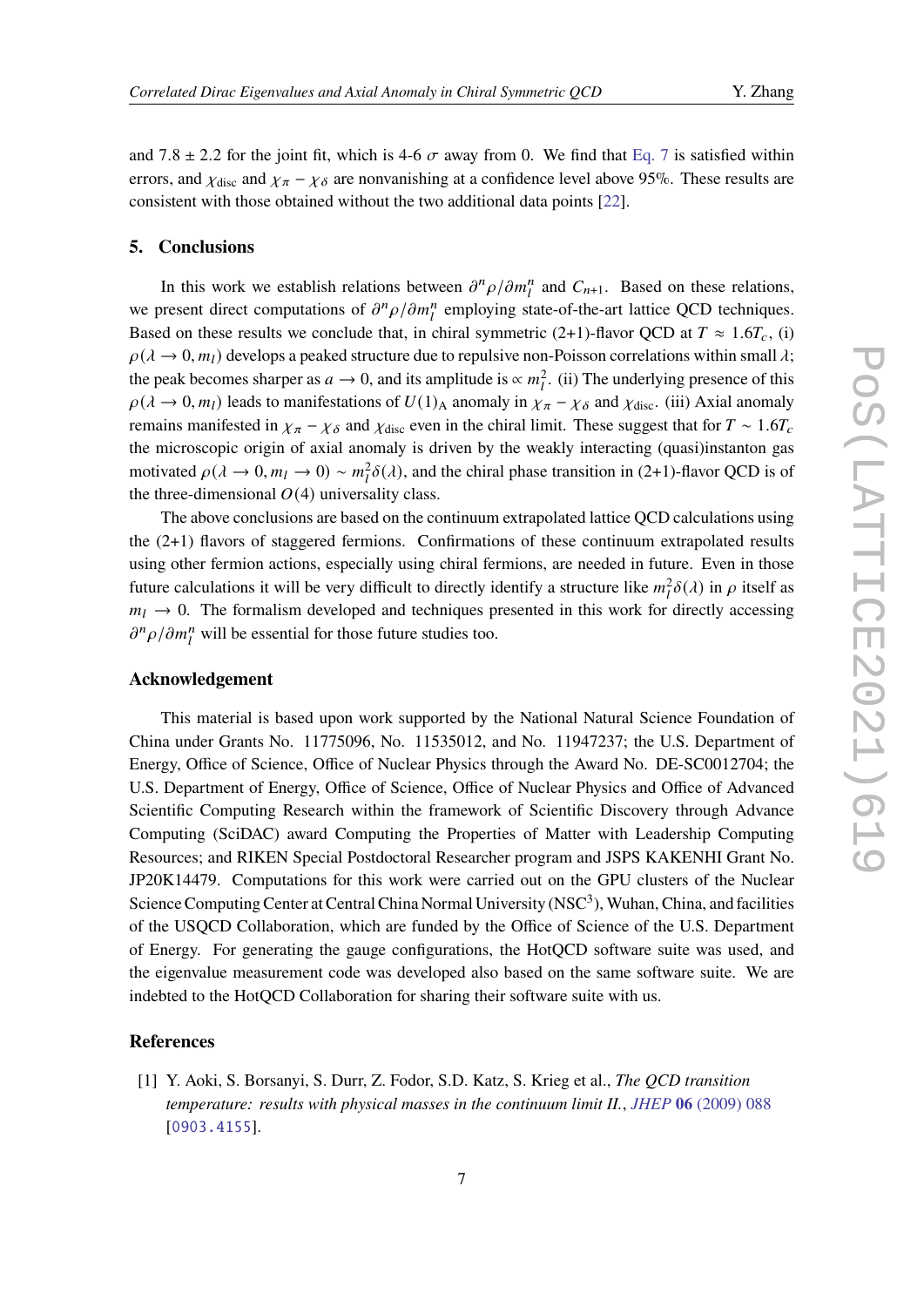- <span id="page-7-5"></span>[2] T. Bhattacharya, M.I. Buchoff, N.H. Christ, H.-T. Ding, R. Gupta et al., *QCD Phase Transition with Chiral Quarks and Physical Quark Masses*, *[Phys.Rev.Lett.](https://doi.org/10.1103/PhysRevLett.113.082001)* **113** (2014) [082001](https://doi.org/10.1103/PhysRevLett.113.082001) [[1402.5175](https://arxiv.org/abs/1402.5175)].
- <span id="page-7-0"></span>[3] HotQCD collaboration, *Chiral crossover in QCD at zero and non-zero chemical potentials*, *[Phys. Lett.](https://doi.org/10.1016/j.physletb.2019.05.013)* **B795** (2019) 15 [[1812.08235](https://arxiv.org/abs/1812.08235)].
- <span id="page-7-1"></span>[4] H.T. Ding et al., *Chiral Phase Transition Temperature in ( 2+1 )-Flavor QCD*, *[Phys. Rev.](https://doi.org/10.1103/PhysRevLett.123.062002) Lett.* **123** [\(2019\) 062002](https://doi.org/10.1103/PhysRevLett.123.062002) [[1903.04801](https://arxiv.org/abs/1903.04801)].
- <span id="page-7-2"></span>[5] R.D. Pisarski and F. Wilczek, *Remarks on the Chiral Phase Transition in Chromodynamics*, *[Phys.Rev.](https://doi.org/10.1103/PhysRevD.29.338)* **D29** (1984) 338.
- <span id="page-7-3"></span>[6] A. Butti, A. Pelissetto and E. Vicari, *On the nature of the finite temperature transition in QCD*, *JHEP* **08** [\(2003\) 029](https://doi.org/10.1088/1126-6708/2003/08/029) [[hep-ph/0307036](https://arxiv.org/abs/hep-ph/0307036)].
- <span id="page-7-4"></span>[7] M. Grahl,  $U(2)_A U(2)_V$ -symmetric fixed point from the functional renormalization group, *Phys. Rev.* **D90** [\(2014\) 117904](https://doi.org/10.1103/PhysRevD.90.117904) [[1410.0985](https://arxiv.org/abs/1410.0985)].
- <span id="page-7-6"></span>[8] M.I. Buchoff, M. Cheng, N.H. Christ, H.T. Ding, C. Jung et al., *QCD chiral transition, U(1)A symmetry and the dirac spectrum using domain wall fermions*, *Phys.Rev.* **D89** [\(2014\) 054514](https://doi.org/10.1103/PhysRevD.89.054514) [[1309.4149](https://arxiv.org/abs/1309.4149)].
- <span id="page-7-7"></span>[9] A. Bazavov et al., *Meson screening masses in (2+1)-flavor QCD*, *[Phys. Rev. D](https://doi.org/10.1103/PhysRevD.100.094510)* **100** (2019) [094510](https://doi.org/10.1103/PhysRevD.100.094510) [[1908.09552](https://arxiv.org/abs/1908.09552)].
- <span id="page-7-8"></span>[10] H. Ohno, U. Heller, F. Karsch and S. Mukherjee, (1) *breaking at finite temperature from the Dirac spectrum with the dynamical HISQ action*, *PoS* **LATTICE2012** (2012) 095 [[1211.2591](https://arxiv.org/abs/1211.2591)].
- <span id="page-7-12"></span>[11] V. Dick, F. Karsch, E. Laermann, S. Mukherjee and S. Sharma, *Microscopic origin of* (1) *symmetry violation in the high temperature phase of QCD*, *Phys. Rev.* **D91** [\(2015\) 094504](https://doi.org/10.1103/PhysRevD.91.094504) [[1502.06190](https://arxiv.org/abs/1502.06190)].
- <span id="page-7-13"></span>[12] A. Tomiya, G. Cossu, S. Aoki, H. Fukaya, S. Hashimoto, T. Kaneko et al., *Evidence of effective axial U(1) symmetry restoration at high temperature QCD*, *[Phys. Rev. D](https://doi.org/10.1103/PhysRevD.96.034509)* **96** (2017) [034509](https://doi.org/10.1103/PhysRevD.96.034509) [[1612.01908](https://arxiv.org/abs/1612.01908)].
- <span id="page-7-9"></span>[13] JLQCD collaboration, *Study of the axial* (1) *anomaly at high temperature with lattice chiral fermions*, *[Phys. Rev. D](https://doi.org/10.1103/PhysRevD.103.074506)* **103** (2021) 074506 [[2011.01499](https://arxiv.org/abs/2011.01499)].
- <span id="page-7-10"></span>[14] S. Aoki, H. Fukaya and Y. Taniguchi, *Chiral symmetry restoration, eigenvalue density of Dirac operator and axial U(1) anomaly at finite temperature*, *Phys.Rev.* **D86** [\(2012\) 114512](https://doi.org/10.1103/PhysRevD.86.114512) [[1209.2061](https://arxiv.org/abs/1209.2061)].
- <span id="page-7-11"></span>[15] G. 't Hooft, *Symmetry Breaking Through Bell-Jackiw Anomalies*, *[Phys. Rev. Lett.](https://doi.org/10.1103/PhysRevLett.37.8)* **37** (1976) [8.](https://doi.org/10.1103/PhysRevLett.37.8)